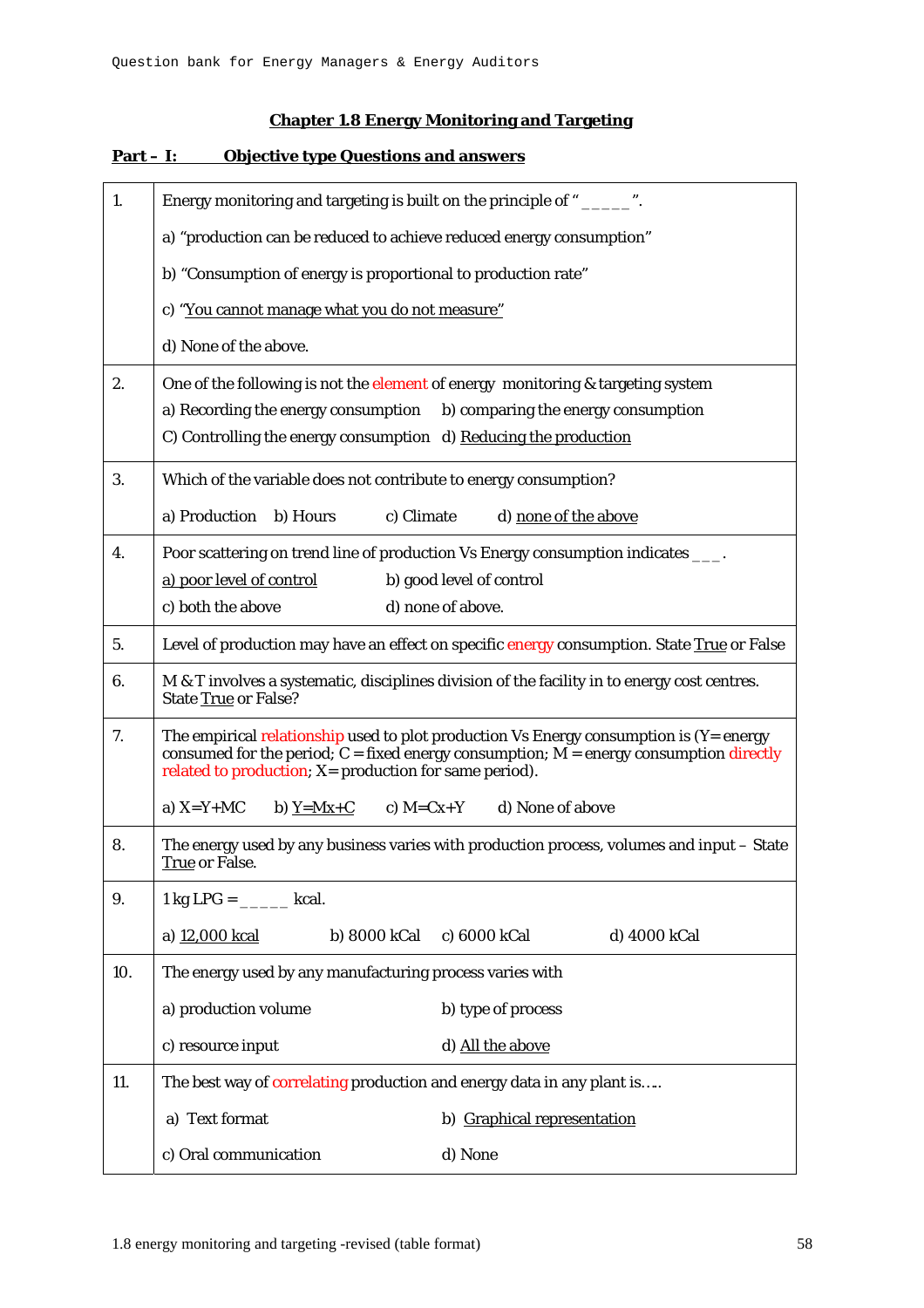| 12. | For any company, energy consumption mostly relates to                   |               |                                           |  |  |  |
|-----|-------------------------------------------------------------------------|---------------|-------------------------------------------|--|--|--|
|     | a) Profits<br>b) Inventory                                              | c) Production | d) All the above                          |  |  |  |
| 13. | What is CUSUM?                                                          |               |                                           |  |  |  |
|     | a) Cumbersome<br>b) Cumulative Sum                                      |               | c) Calculated Sum<br>d) None              |  |  |  |
| 14. | A CUSUM graph follows a random fluctuation trend and oscillates around. |               |                                           |  |  |  |
|     | a) 100<br>b) 100%<br>c) $\Omega$                                        |               | d) none of the above                      |  |  |  |
| 15. | To draw a CUSUM chart following data is required                        |               |                                           |  |  |  |
|     | a) Monthly energy consumption& monthly production                       |               |                                           |  |  |  |
|     | b) Monthly specific energy consumption and turn over                    |               |                                           |  |  |  |
|     | c) Monthly profits and production                                       |               |                                           |  |  |  |
|     | d) None                                                                 |               |                                           |  |  |  |
| 16. | What is specific energy consumption?                                    |               |                                           |  |  |  |
|     | a) energy consumption per month                                         |               | b) Energy consumed per unit of production |  |  |  |
|     | c) energy consumption per year                                          |               | d) none of the above                      |  |  |  |
| 17. | Data required to plot a moving annual total is _____.                   |               |                                           |  |  |  |
|     | a) production                                                           | b) energy     |                                           |  |  |  |
|     | c) both the above                                                       |               | d) none the above                         |  |  |  |
| 18. | Energy and production data is useful to calculate                       |               |                                           |  |  |  |
|     | a) Specific Energy Consumption                                          |               | b) Specific Fuel consumption              |  |  |  |
|     | c) Specific Cost                                                        | d) None       |                                           |  |  |  |
| 19  | What type of data is useful to find out the fixed energy consumption?   |               |                                           |  |  |  |
|     | a) SEC Vs production                                                    |               | b) SEC Vs Energy                          |  |  |  |
|     | c) Production Vs energy                                                 | d) None       |                                           |  |  |  |
| 20. | What do you mean by "toe"                                               |               |                                           |  |  |  |
|     | a) Total oil equivalent                                                 |               | b) Tons of effluent                       |  |  |  |
|     | c) Tons of oil equivalent                                               |               | d) none of the above                      |  |  |  |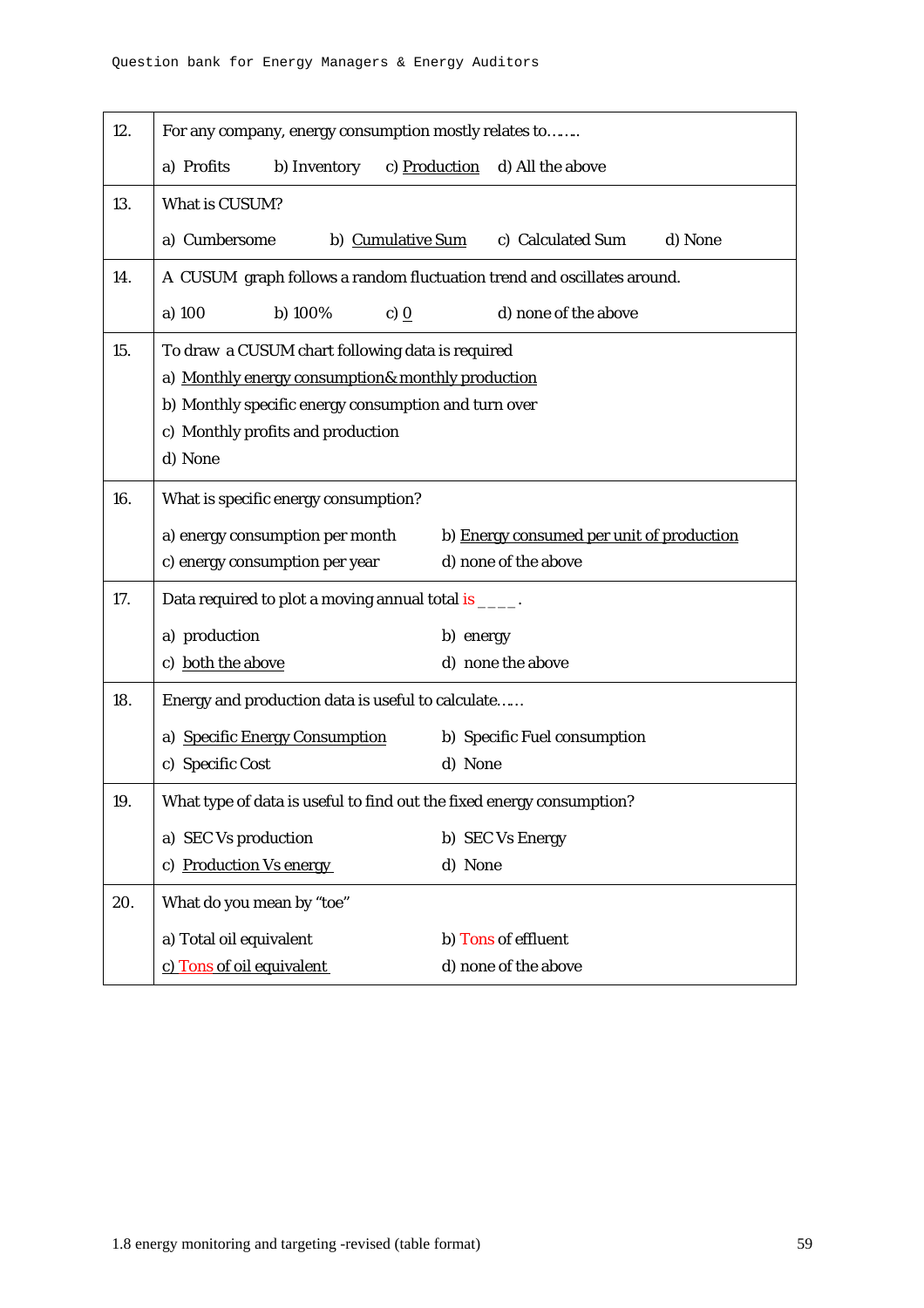| 1. |                                                                                                                                           | Define 'Energy Monitoring and targeting'?                                                                                                                                                                                                                                                                                                                                            |                                                                                                                                                                                                                           |             |             |        |  |
|----|-------------------------------------------------------------------------------------------------------------------------------------------|--------------------------------------------------------------------------------------------------------------------------------------------------------------------------------------------------------------------------------------------------------------------------------------------------------------------------------------------------------------------------------------|---------------------------------------------------------------------------------------------------------------------------------------------------------------------------------------------------------------------------|-------------|-------------|--------|--|
|    |                                                                                                                                           | Energy monitoring and targeting is primarily a management technique that uses energy<br>information as a basis to eliminate waste, reduce and control current level of energy use<br>and improve the existing operating procedures. It builds on the principle "you can't<br>manage what you don't measure". It essentially combines the principles of energy use<br>and statistics. |                                                                                                                                                                                                                           |             |             |        |  |
|    |                                                                                                                                           |                                                                                                                                                                                                                                                                                                                                                                                      | Monitoring is essentially aimed at preserving an established pattern. Targeting is the<br>identification of energy consumption level, which is desirable as a management objective<br>to work towards energy conservation |             |             |        |  |
| 2. |                                                                                                                                           |                                                                                                                                                                                                                                                                                                                                                                                      | Briefly list Benefits that arise from an effective M&T system                                                                                                                                                             |             |             |        |  |
|    | Ans.                                                                                                                                      |                                                                                                                                                                                                                                                                                                                                                                                      |                                                                                                                                                                                                                           |             |             |        |  |
|    |                                                                                                                                           |                                                                                                                                                                                                                                                                                                                                                                                      | Enhanced energy performance leading to increased profits.                                                                                                                                                                 |             |             |        |  |
|    | ٠                                                                                                                                         |                                                                                                                                                                                                                                                                                                                                                                                      | Allocation of energy costs to individual account centres.                                                                                                                                                                 |             |             |        |  |
|    |                                                                                                                                           |                                                                                                                                                                                                                                                                                                                                                                                      | Improved operational and investment decision making and subsequent analysis.                                                                                                                                              |             |             |        |  |
|    |                                                                                                                                           |                                                                                                                                                                                                                                                                                                                                                                                      |                                                                                                                                                                                                                           |             |             |        |  |
|    | ٠                                                                                                                                         |                                                                                                                                                                                                                                                                                                                                                                                      | Enhanced control of operating practices which can lead to increased product quality<br>and reduced product loss.                                                                                                          |             |             |        |  |
|    |                                                                                                                                           |                                                                                                                                                                                                                                                                                                                                                                                      | Improved calculation of energy costs for projected levels of production.                                                                                                                                                  |             |             |        |  |
|    | Improved identification of maintenance requirements.                                                                                      |                                                                                                                                                                                                                                                                                                                                                                                      |                                                                                                                                                                                                                           |             |             |        |  |
| 3. | List down the essential elements of monitoring and targeting System?                                                                      |                                                                                                                                                                                                                                                                                                                                                                                      |                                                                                                                                                                                                                           |             |             |        |  |
|    | Ans.                                                                                                                                      |                                                                                                                                                                                                                                                                                                                                                                                      |                                                                                                                                                                                                                           |             |             |        |  |
|    | The essential elements of an M&T system are:                                                                                              |                                                                                                                                                                                                                                                                                                                                                                                      |                                                                                                                                                                                                                           |             |             |        |  |
|    | Recording                                                                                                                                 |                                                                                                                                                                                                                                                                                                                                                                                      |                                                                                                                                                                                                                           |             |             |        |  |
|    | Analyzing                                                                                                                                 |                                                                                                                                                                                                                                                                                                                                                                                      |                                                                                                                                                                                                                           |             |             |        |  |
|    | Comparing                                                                                                                                 |                                                                                                                                                                                                                                                                                                                                                                                      |                                                                                                                                                                                                                           |             |             |        |  |
|    | <b>Setting Targets</b><br>$\bullet$                                                                                                       |                                                                                                                                                                                                                                                                                                                                                                                      |                                                                                                                                                                                                                           |             |             |        |  |
|    | Monitoring                                                                                                                                |                                                                                                                                                                                                                                                                                                                                                                                      |                                                                                                                                                                                                                           |             |             |        |  |
|    | Reporting<br>٠                                                                                                                            |                                                                                                                                                                                                                                                                                                                                                                                      |                                                                                                                                                                                                                           |             |             |        |  |
|    | $\bullet$                                                                                                                                 | Controlling                                                                                                                                                                                                                                                                                                                                                                          |                                                                                                                                                                                                                           |             |             |        |  |
| 4. | Plot electricity consumption Vs production for the months given in table below and explain<br>trend of Specific Energy Consumption (SEC). |                                                                                                                                                                                                                                                                                                                                                                                      |                                                                                                                                                                                                                           |             |             |        |  |
|    |                                                                                                                                           | Month                                                                                                                                                                                                                                                                                                                                                                                | kWh                                                                                                                                                                                                                       | kVAh        | Production- | kVA    |  |
|    |                                                                                                                                           |                                                                                                                                                                                                                                                                                                                                                                                      | Consumption                                                                                                                                                                                                               | consumption | MT          | demand |  |
|    |                                                                                                                                           | April                                                                                                                                                                                                                                                                                                                                                                                | 4,85,000                                                                                                                                                                                                                  | 5,30,000    | 565         | 1285   |  |
|    |                                                                                                                                           | May                                                                                                                                                                                                                                                                                                                                                                                  | 4,30,000                                                                                                                                                                                                                  | 4,80,000    | 498         | 1000   |  |
|    |                                                                                                                                           | June                                                                                                                                                                                                                                                                                                                                                                                 | 4,48,000                                                                                                                                                                                                                  | 4,90,000    | 501         | 960    |  |
|    |                                                                                                                                           | July                                                                                                                                                                                                                                                                                                                                                                                 | 4,80,000                                                                                                                                                                                                                  | 5,30,000    | 550         | 1300   |  |

## **Part – II: Short type Questions and answers**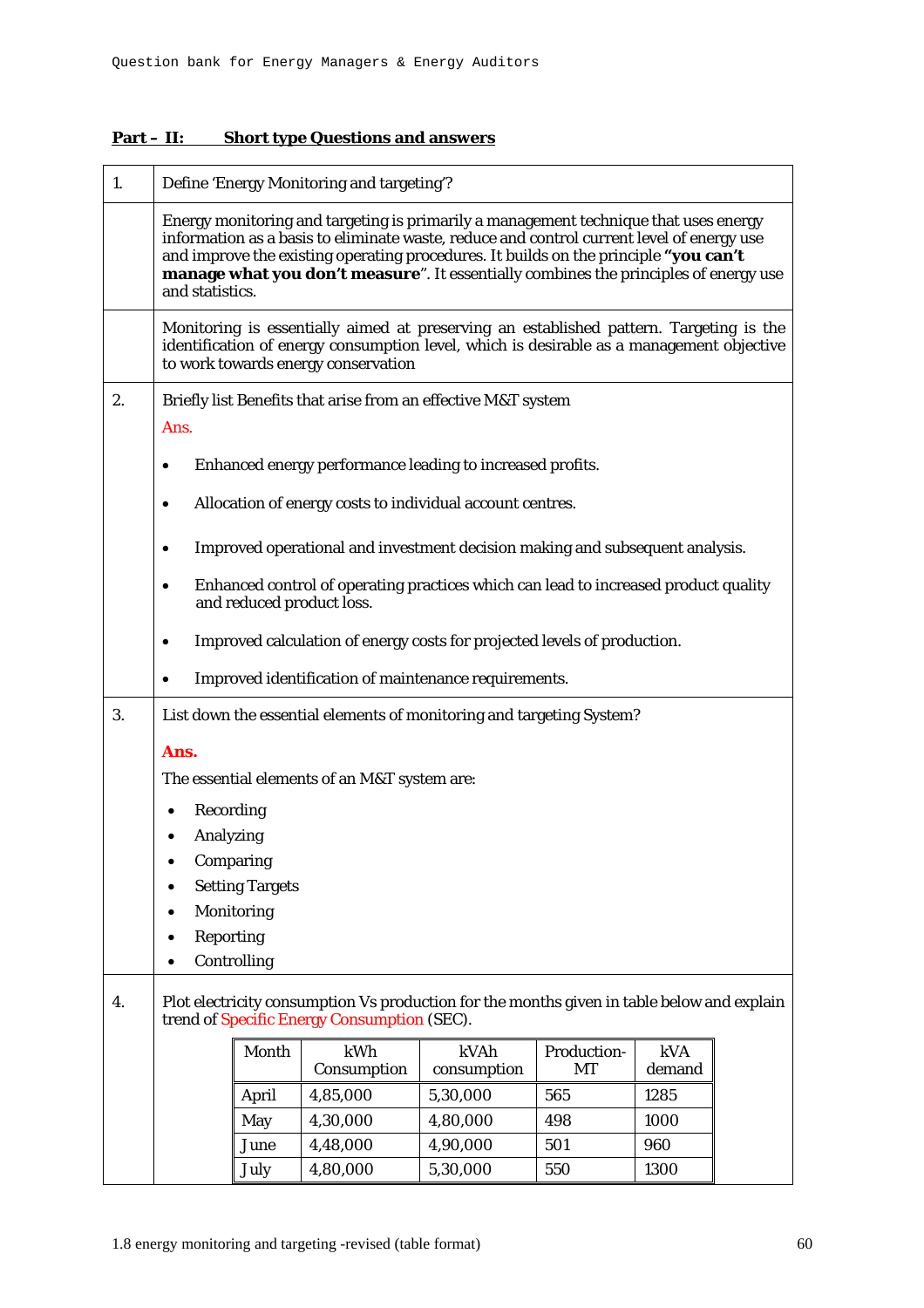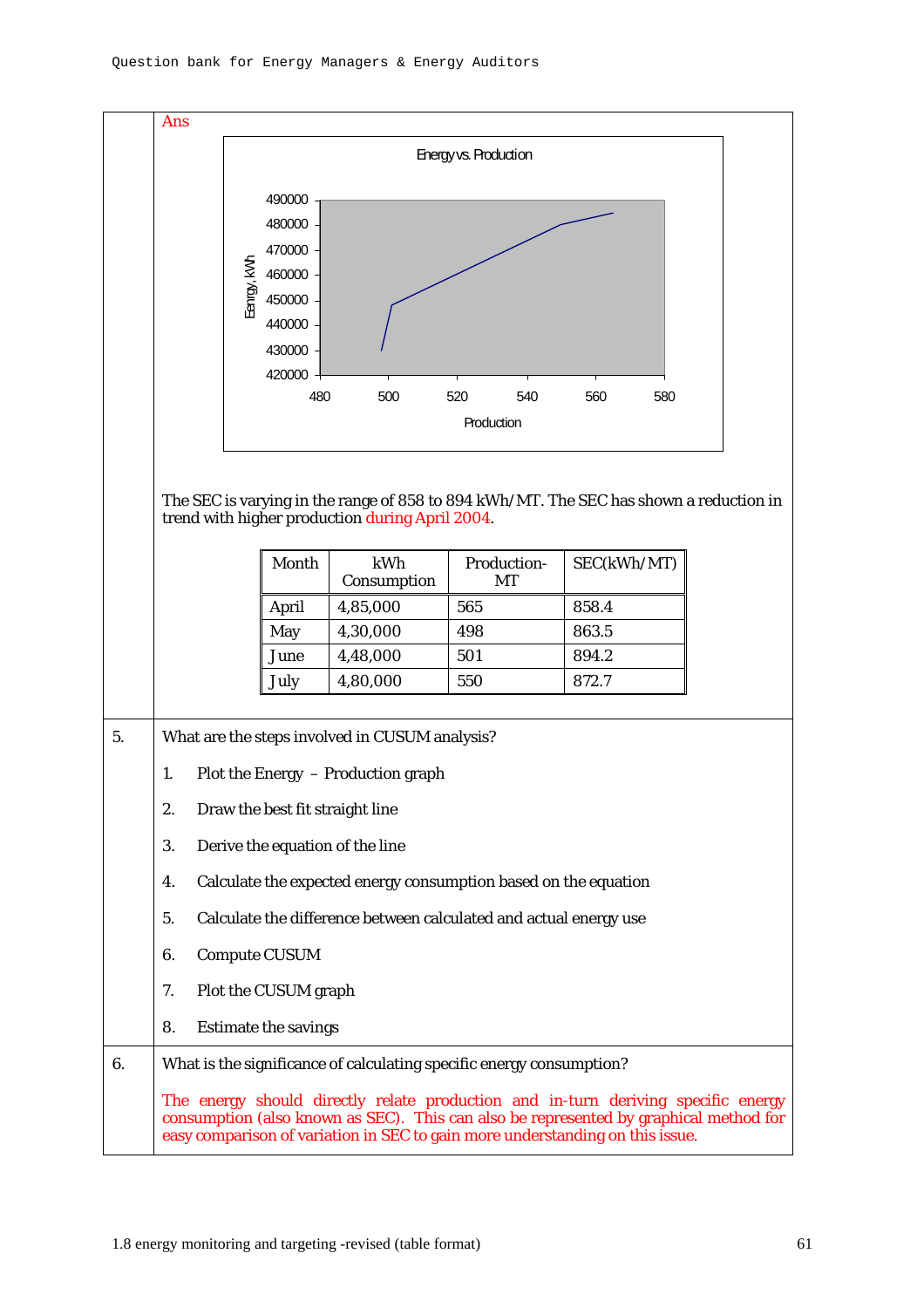| 7.  | What is advantage of presenting plant data in graphical form?                                                                                                                                                                                                                                                                                                                                                                                                                                                                                                     |
|-----|-------------------------------------------------------------------------------------------------------------------------------------------------------------------------------------------------------------------------------------------------------------------------------------------------------------------------------------------------------------------------------------------------------------------------------------------------------------------------------------------------------------------------------------------------------------------|
|     | Graphs generally provide an effective means of developing the energy-production<br>relationships, which explain what is going on in the plant. The main advantage being quick<br>understanding of the energy consumption scenario.                                                                                                                                                                                                                                                                                                                                |
| 8.  | What is the benefit of using moving average total technique when plotting a monthly<br>energy and production data?                                                                                                                                                                                                                                                                                                                                                                                                                                                |
|     | This technique is useful for drawing the trend over a period of time. It also smoothes out<br>errors in the timing of meter readings & also covers a full range of seasons, holidays etc.                                                                                                                                                                                                                                                                                                                                                                         |
| 9.  | Write a formula relating production and energy consumption.                                                                                                                                                                                                                                                                                                                                                                                                                                                                                                       |
|     | Energy consumed for the period = $M x$ production for same period + $C$                                                                                                                                                                                                                                                                                                                                                                                                                                                                                           |
|     | Where M is the energy consumption directly related to production and C is the 'fixed'<br>energy consumption.                                                                                                                                                                                                                                                                                                                                                                                                                                                      |
| 10. | Why CUSUM technique is most useful?                                                                                                                                                                                                                                                                                                                                                                                                                                                                                                                               |
|     | CUSUM technique is a simple but remarkably powerful statistical method which highlights<br>small differences in energy efficiency performances. Regular use of the procedure allows<br>energy manger to follow his plant performance and to spot any trends at an early date.                                                                                                                                                                                                                                                                                     |
| 11. | Name the various sources in the plant from where information related to energy use data<br>can be obtained?                                                                                                                                                                                                                                                                                                                                                                                                                                                       |
|     | • Plant level information can be derived from financial accounting Systems—the utilities<br>cost centre                                                                                                                                                                                                                                                                                                                                                                                                                                                           |
|     | • Plant Department level information can be found in comparative energy consumption<br>data for a group of similar facilities, service entrance meter readings etc.                                                                                                                                                                                                                                                                                                                                                                                               |
|     | System level (for example, boiler plant) performance data can be determined from sub-<br>$\bullet$<br>metering data                                                                                                                                                                                                                                                                                                                                                                                                                                               |
|     | • Equipment level information can be obtained from nameplate data, run-time and<br>schedule information, sub-metered data on specific energy consuming equipment.                                                                                                                                                                                                                                                                                                                                                                                                 |
| 12. | What do you understand by CUSUM?                                                                                                                                                                                                                                                                                                                                                                                                                                                                                                                                  |
|     | CUSUM represents the difference between the base line (expected or "standard"<br>consumption) and the actual consumption data points over the base line period of time. A<br>CUSUM graph therefore follows a trend, which represents the random fluctuations of<br>energy consumption and should oscillate about zero. This trend will continue until<br>something happens to alter the pattern of consumption such as the effect of an energy<br>saving measure or, conversely, a worsening in energy efficiency (poor control,<br>housekeeping or maintenance). |
| 13. | Name the plant utility systems that require Monitoring and Targeting?                                                                                                                                                                                                                                                                                                                                                                                                                                                                                             |
|     | Plant and building utilities such as fuel, steam, refrigeration, compressed air, water,<br>effluent, and electricity are areas which require Monitoring and Targeting.                                                                                                                                                                                                                                                                                                                                                                                            |
| 14. | What is the primary aim of "energy monitoring' in the plant?                                                                                                                                                                                                                                                                                                                                                                                                                                                                                                      |
|     | Monitoring is essentially aimed at establishing the existing pattern of energy consumption,<br>targeting is the identification of energy consumption level which is desirable as a<br>management goal to work towards energy conservation.                                                                                                                                                                                                                                                                                                                        |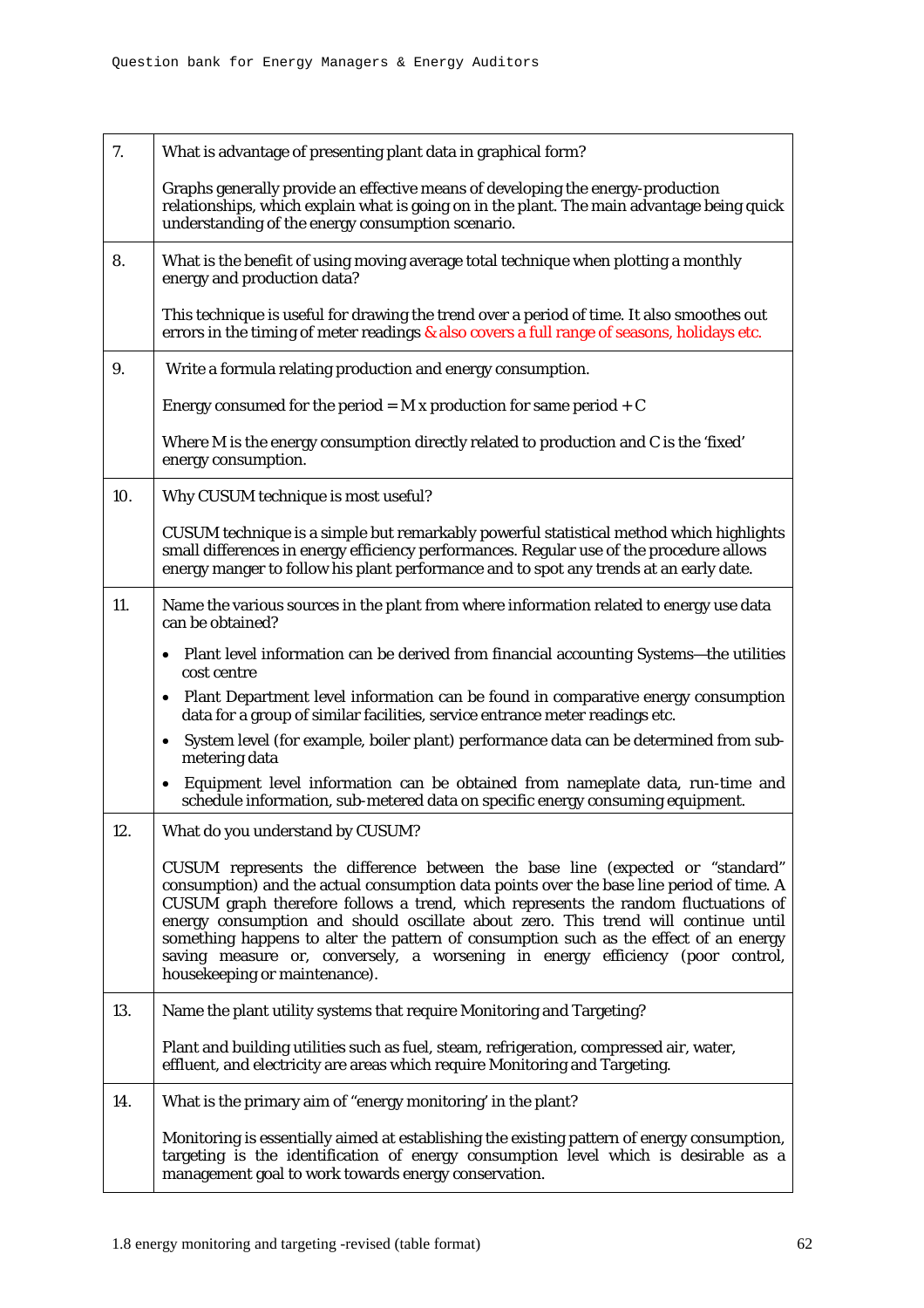| 15. | How the savings can be achieved with the help of Monitoring & targeting?                                                                                                                                                                                                                                                                                                                                                                                                                                                     |  |  |  |  |  |
|-----|------------------------------------------------------------------------------------------------------------------------------------------------------------------------------------------------------------------------------------------------------------------------------------------------------------------------------------------------------------------------------------------------------------------------------------------------------------------------------------------------------------------------------|--|--|--|--|--|
|     | The savings can be achieved in the following three ways:                                                                                                                                                                                                                                                                                                                                                                                                                                                                     |  |  |  |  |  |
|     | Reduction in energy usage, by eliminating energy wastages<br>O                                                                                                                                                                                                                                                                                                                                                                                                                                                               |  |  |  |  |  |
|     | Changes in usage patterns by controlling maximum demand and consuming energy<br>O<br>at different times of the day (when the cost is lower)                                                                                                                                                                                                                                                                                                                                                                                  |  |  |  |  |  |
|     | Improved monitoring of energy expenditure, which ensures that you pay the correct<br>O<br>amount based on how much energy the site uses.                                                                                                                                                                                                                                                                                                                                                                                     |  |  |  |  |  |
| 16. | What is the conversion factor to convert 1 kg of HSD, furnace oil and LPG into kcal?                                                                                                                                                                                                                                                                                                                                                                                                                                         |  |  |  |  |  |
|     | 1 kg HSD<br>$= 10500$ kcal                                                                                                                                                                                                                                                                                                                                                                                                                                                                                                   |  |  |  |  |  |
|     | 1 kg Furnace oil = 10200 kcal                                                                                                                                                                                                                                                                                                                                                                                                                                                                                                |  |  |  |  |  |
|     | 1 kg LPG<br>$= 12000$ kcal                                                                                                                                                                                                                                                                                                                                                                                                                                                                                                   |  |  |  |  |  |
| 17. | What are the advantages of plotting a moving annual total to relate energy consumption<br>and production in a plant?                                                                                                                                                                                                                                                                                                                                                                                                         |  |  |  |  |  |
|     | Having more than twelve months of production and energy data, it is possible to plot a<br>moving annual total. For this chart, each point represents the sum of the previous twelve<br>months of data. In this way, each point covers a full range of the seasons, holidays, etc.<br>This technique also smoothens out errors in the timing of meter readings. It also tells the<br>deviation of the energy line to pick up early warning of waste or to confirm whether energy<br>efficiency measures are making an impact. |  |  |  |  |  |
| 18. | What are the advantages of adding production data to the specific energy consumption<br>chart?                                                                                                                                                                                                                                                                                                                                                                                                                               |  |  |  |  |  |
|     | The level of production may have an effect on the specific consumption. If the production<br>data is added to the SEC chart, it helps to explain some of the features. For example, the<br>very low SEC occurred when there was a record level of production. This indicates that<br>there might be fixed energy consumption $-$ i.e. consumption that occurs regardless of<br>production levels.                                                                                                                            |  |  |  |  |  |
| 19. | How do we better envisage the plain energy data of a plant entered in spread sheet form?                                                                                                                                                                                                                                                                                                                                                                                                                                     |  |  |  |  |  |
|     | It is hard to envisage from the plain energy data entered in the spread sheet, so there is a<br>need to present the data using bar chart. The starting point is to collect and collate 24/12<br>months of energy bills. The most common bar chart application used in energy<br>management is one showing the energy per month for this year and last year. However, it<br>does not tell the full story about what is happening. One will also need production data for<br>the same 24/12-month period.                      |  |  |  |  |  |
| 20. | What are the advantages of benchmarking process parameters in a plant?                                                                                                                                                                                                                                                                                                                                                                                                                                                       |  |  |  |  |  |
|     | Benchmarking process parameters will provide valuable indications of effectiveness of<br>plant operation as well as energy use.                                                                                                                                                                                                                                                                                                                                                                                              |  |  |  |  |  |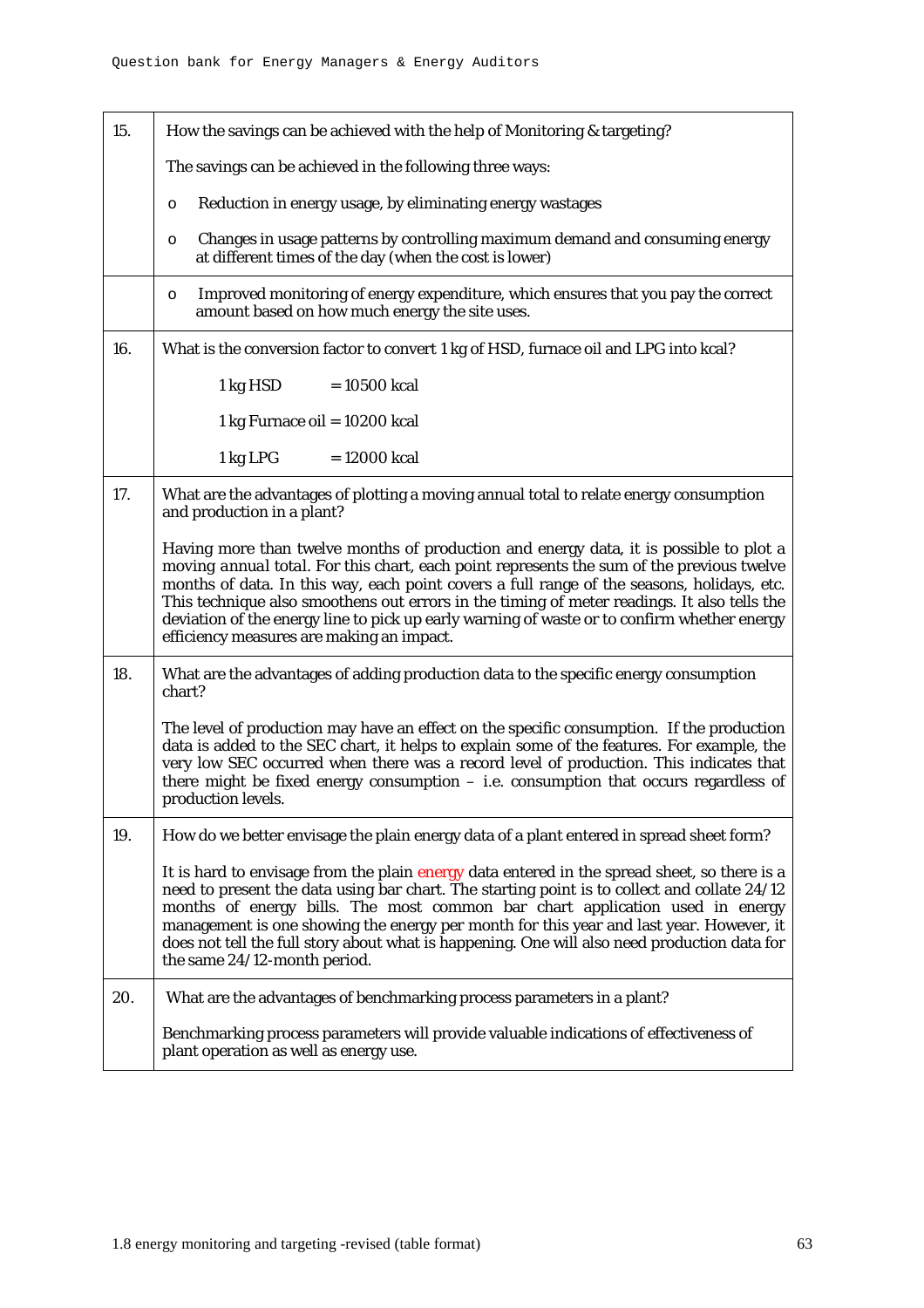## **Part – III: Long type Questions and Answers**

| 1. | How does it help one for the determination of the relationship of energy use to key<br>performance indicators in the plant?                                                                                                                                                                                                                                                                 |                |                                 |                                    |                                                                                                                                                                               |              |  |
|----|---------------------------------------------------------------------------------------------------------------------------------------------------------------------------------------------------------------------------------------------------------------------------------------------------------------------------------------------------------------------------------------------|----------------|---------------------------------|------------------------------------|-------------------------------------------------------------------------------------------------------------------------------------------------------------------------------|--------------|--|
|    | Determining the relationship of energy use to key performance indicators will allow you to<br>determine:                                                                                                                                                                                                                                                                                    |                |                                 |                                    |                                                                                                                                                                               |              |  |
|    | $\bullet$                                                                                                                                                                                                                                                                                                                                                                                   |                |                                 |                                    | Whether your current energy is better or worse than before                                                                                                                    |              |  |
|    | $\bullet$<br>parameters                                                                                                                                                                                                                                                                                                                                                                     |                |                                 |                                    | Trends in energy consumption that reflects seasonal, weekly, and other operational                                                                                            |              |  |
|    | $\bullet$<br>business                                                                                                                                                                                                                                                                                                                                                                       |                |                                 |                                    | How much your future energy use is likely to vary if you change aspects of your                                                                                               |              |  |
|    | ٠                                                                                                                                                                                                                                                                                                                                                                                           |                | Specific areas of wasted energy |                                    |                                                                                                                                                                               |              |  |
|    | $\bullet$<br>energy use                                                                                                                                                                                                                                                                                                                                                                     |                |                                 |                                    | Comparison with other business with similar characteristics - This "benchmarking"<br>process will provide valuable indications of effectiveness of your operations as well as |              |  |
|    | ٠                                                                                                                                                                                                                                                                                                                                                                                           |                |                                 |                                    | How much your business has reacted to changes in the past                                                                                                                     |              |  |
|    | $\bullet$                                                                                                                                                                                                                                                                                                                                                                                   |                |                                 |                                    | How to develop performance targets for an energy management program                                                                                                           |              |  |
| 2. | Use CUSUM technique and calculate energy savings for 6 months period of 2003. For<br>calculating total energy savings, average production can be taken as 4000MT/Month. Refer<br>data given in table below.                                                                                                                                                                                 |                |                                 |                                    |                                                                                                                                                                               |              |  |
|    |                                                                                                                                                                                                                                                                                                                                                                                             |                | 2003-<br>Month                  | Actual -SEC,<br>kWh/MT             | <b>Predicted SEC-</b><br>kWh/MT                                                                                                                                               |              |  |
|    |                                                                                                                                                                                                                                                                                                                                                                                             | Jan            |                                 | 242                                | 265                                                                                                                                                                           |              |  |
|    |                                                                                                                                                                                                                                                                                                                                                                                             | Feb            |                                 | 238                                | 265                                                                                                                                                                           |              |  |
|    |                                                                                                                                                                                                                                                                                                                                                                                             | Mar            |                                 | 287                                | 265                                                                                                                                                                           |              |  |
|    |                                                                                                                                                                                                                                                                                                                                                                                             | Apr            |                                 | 237                                | 265                                                                                                                                                                           |              |  |
|    |                                                                                                                                                                                                                                                                                                                                                                                             | May            |                                 | 295                                | 265                                                                                                                                                                           |              |  |
|    |                                                                                                                                                                                                                                                                                                                                                                                             | Jun            |                                 | 246                                | 265                                                                                                                                                                           |              |  |
|    | It may also be noted that energy saving measures were implemented prior to Jan-2003. It<br>may also be noted that retrofits were not functioning during March & May 2003.<br>The table above gives values of Specific energy consumption monitored Vs predicted for<br>each month. The variations are calculated and the Cumulative sum of differences is<br>calculated from Jan-June-2003. |                |                                 |                                    |                                                                                                                                                                               |              |  |
|    |                                                                                                                                                                                                                                                                                                                                                                                             |                | Actual -                        | Predicted                          |                                                                                                                                                                               |              |  |
|    |                                                                                                                                                                                                                                                                                                                                                                                             | 2003-<br>Month | SEC,<br>kWh/MT                  | SEC-<br>kWh/MT                     | Difference=<br><b>Actual-Predicted</b>                                                                                                                                        | <b>CUSUM</b> |  |
|    |                                                                                                                                                                                                                                                                                                                                                                                             | Jan            | 242                             | 265                                | $-23$                                                                                                                                                                         | $-23$        |  |
|    |                                                                                                                                                                                                                                                                                                                                                                                             | Feb            | 238                             | 265                                | $-27$                                                                                                                                                                         | $-50$        |  |
|    |                                                                                                                                                                                                                                                                                                                                                                                             | Mar            | 287                             | 265                                | $+22$                                                                                                                                                                         | $-28$        |  |
|    |                                                                                                                                                                                                                                                                                                                                                                                             | Apr            | 237                             | 265                                | $-28$                                                                                                                                                                         | -56          |  |
|    |                                                                                                                                                                                                                                                                                                                                                                                             | May            | 295                             | 265                                | $+30$                                                                                                                                                                         | $-26$        |  |
|    |                                                                                                                                                                                                                                                                                                                                                                                             | Jun            | 246                             | 265                                | $-19$                                                                                                                                                                         | $-45$        |  |
|    |                                                                                                                                                                                                                                                                                                                                                                                             |                |                                 | $= 47$ kWh/MT x 4000 MT x 6 months |                                                                                                                                                                               |              |  |
|    | <b>Energy Savings for six months</b><br>$= 10.80$ lakh kWh                                                                                                                                                                                                                                                                                                                                  |                |                                 |                                    |                                                                                                                                                                               |              |  |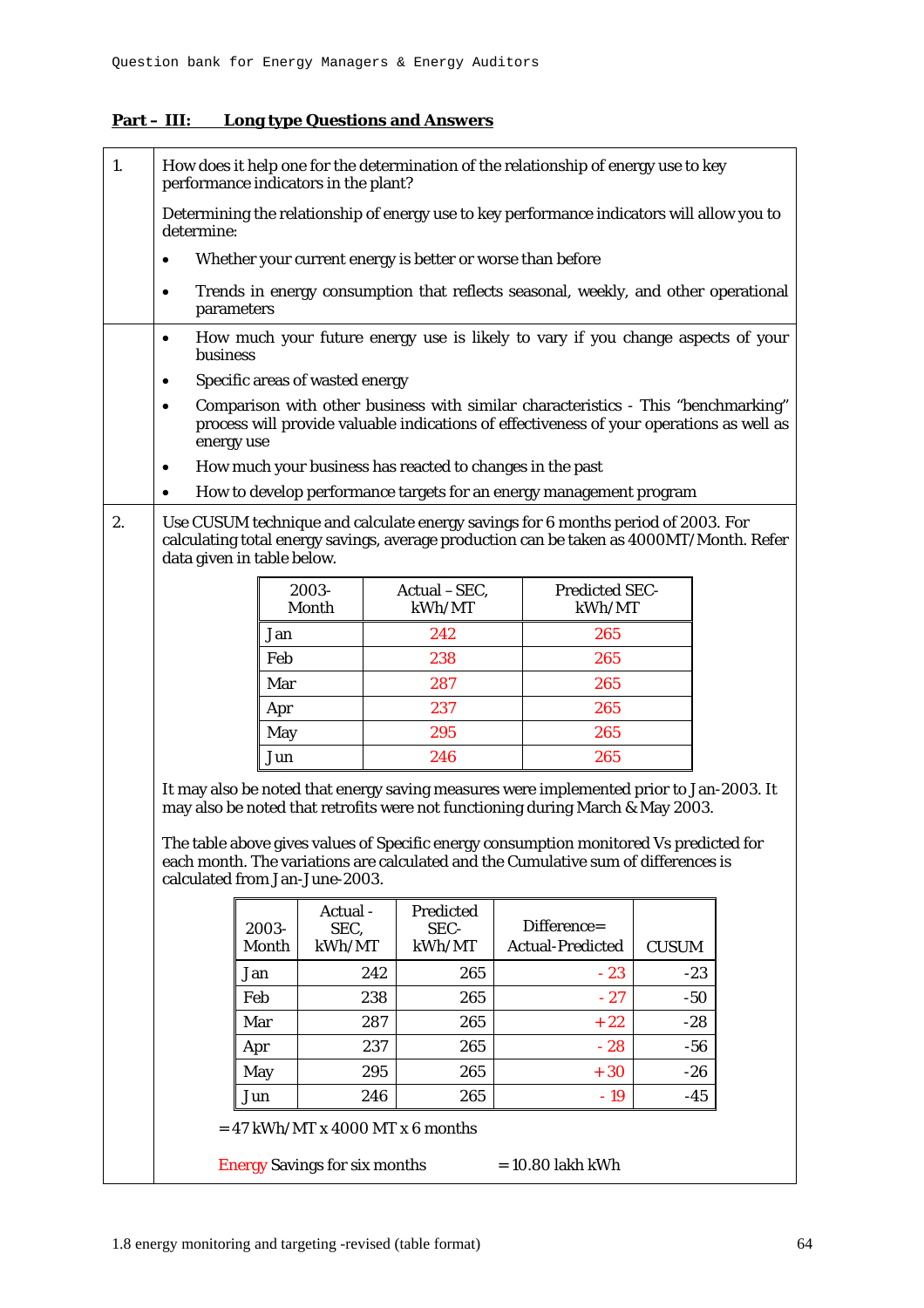| 3. | Write Ten key steps in "Monitoring and targeting" that you will undertake as an energy<br>manager in your plant.                                                                                                                                                                                                                                                                                                                                                                                                                                              |  |  |  |  |  |
|----|---------------------------------------------------------------------------------------------------------------------------------------------------------------------------------------------------------------------------------------------------------------------------------------------------------------------------------------------------------------------------------------------------------------------------------------------------------------------------------------------------------------------------------------------------------------|--|--|--|--|--|
|    | As an energy manager following are the steps I prefer to undertake in my plant.                                                                                                                                                                                                                                                                                                                                                                                                                                                                               |  |  |  |  |  |
|    | M&T is a comprehensive approach to utility management and efficiency through ongoing<br>monitoring and target setting.                                                                                                                                                                                                                                                                                                                                                                                                                                        |  |  |  |  |  |
|    | <b>Ten Key Steps</b>                                                                                                                                                                                                                                                                                                                                                                                                                                                                                                                                          |  |  |  |  |  |
|    | Conduct Scoping Study to understand the major consumption areas.<br>1.                                                                                                                                                                                                                                                                                                                                                                                                                                                                                        |  |  |  |  |  |
|    | <b>Get Senior Management approval</b><br>2.                                                                                                                                                                                                                                                                                                                                                                                                                                                                                                                   |  |  |  |  |  |
|    | <b>Improve Metering</b><br>3.                                                                                                                                                                                                                                                                                                                                                                                                                                                                                                                                 |  |  |  |  |  |
|    | <b>Configure Software</b><br>4.                                                                                                                                                                                                                                                                                                                                                                                                                                                                                                                               |  |  |  |  |  |
|    | <b>Measure Utility Consumption and Production Variables</b><br>5.                                                                                                                                                                                                                                                                                                                                                                                                                                                                                             |  |  |  |  |  |
|    | <b>Develop Targets</b><br>6.                                                                                                                                                                                                                                                                                                                                                                                                                                                                                                                                  |  |  |  |  |  |
|    | <b>Develop Opportunities Database</b><br>7.                                                                                                                                                                                                                                                                                                                                                                                                                                                                                                                   |  |  |  |  |  |
|    | <b>Conduct Energy Team Meetings</b><br>8.                                                                                                                                                                                                                                                                                                                                                                                                                                                                                                                     |  |  |  |  |  |
|    | <b>Actions</b><br>9.                                                                                                                                                                                                                                                                                                                                                                                                                                                                                                                                          |  |  |  |  |  |
|    | 10. Training for Culture Shift                                                                                                                                                                                                                                                                                                                                                                                                                                                                                                                                |  |  |  |  |  |
| 4. | What are the various ways to relate the plant's energy consumption with production?                                                                                                                                                                                                                                                                                                                                                                                                                                                                           |  |  |  |  |  |
|    | A critical feature of M&T is understanding the parameter that drives energy consumption,<br>like production, hours of operation, weather, etc. Knowing this one can then start to<br>analyze the data to see how well is energy management.                                                                                                                                                                                                                                                                                                                   |  |  |  |  |  |
|    | After collection of energy consumption, energy cost and production data, the next stage of<br>the monitoring process is to study and analyze the data to understand what is happening in<br>the plant. It is strongly recommended that the data be presented graphically. A better<br>appreciation of variations is almost always obtained from a visual presentation, rather than<br>from a table of numbers. Graphs generally provide an effective means of developing the<br>energy-production relationships, which explain what is going on in the plant. |  |  |  |  |  |
|    | The energy data is then entered into a spreadsheet. It is hard to envisage what is happening<br>from plain data, so you need to produce bar chart.                                                                                                                                                                                                                                                                                                                                                                                                            |  |  |  |  |  |
|    | The starting point is to collect and collate 24/12 months of energy bills. You will also need<br>production data for the same 24/12-month period.                                                                                                                                                                                                                                                                                                                                                                                                             |  |  |  |  |  |
|    | Probably the most common bar chart application used in energy management is one<br>showing the energy per month for this year and last year. – however, it does not tell us a lot<br>about what is happening.                                                                                                                                                                                                                                                                                                                                                 |  |  |  |  |  |
|    | Having more than twelve months of data one can plot a moving annual total. For this chart,<br>each point represents the sum of the previous twelve months of data. In this way each point<br>has a full range of the seasons, holidays, etc. This technique also smoothes out errors in the<br>timing of meter readings. If we just plot energy we are only seeing part of the story – so we<br>plot both energy and production on the same chart – most likely using two y-axes. Looking                                                                     |  |  |  |  |  |